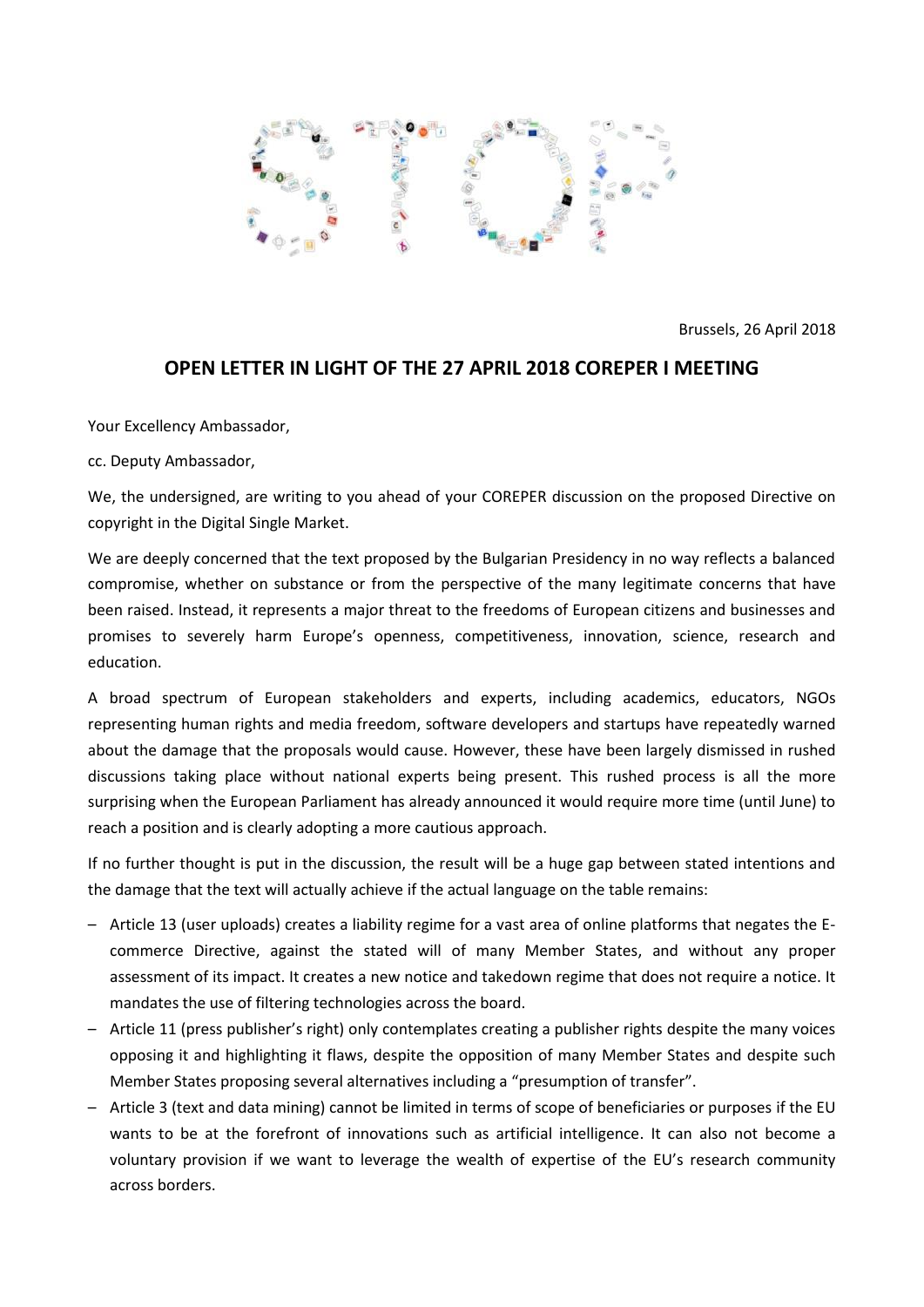- Articles 4 to 9 must create an environment that enables educators, researchers, students and cultural heritage professionals to embrace the digital environment and be able to preserve, create and share knowledge and European culture. It must be clearly stated that the proposed exceptions in these Articles cannot be overridden by contractual terms or technological protection measures.
- The interaction of these various articles has not even been the subject of a single discussion. The filters of Article 13 will cover the snippets of Article 11 whilst the limitations of Article 3 will be amplified by the rights created through Article 11, yet none of these aspects have even been assessed.

With so many legal uncertainties and collateral damages still present, this legislation is currently destined to become nightmare when it will have to be transposed into national legislation and face the test of its legality in terms of the Charter of Fundamental Rights and the Bern Convention.

We hence strongly encourage you to adopt a decision-making process that is evidence based, focussed on producing copyright rules that are fit for purpose and on avoiding unintended, damaging side effects.

Yours sincerely,

The **over 145 signatories** of this open letter – European and global organisations, as well as national organisations **from 28 EU Member States**, represent human and digital rights, media freedom, publishers, journalists, libraries, scientific and research institutions, educational institutions including universities, creator representatives, consumers, software developers, start-ups, technology businesses and Internet service providers.



## **EUROPE**

- 1. [Access Info Europe](https://www.access-info.org/)
- 2. [Allied for Startups](http://alliedforstartups.org/)
- 3. [Association of European Research Libraries \(LIBER\)](http://libereurope.eu/)
- 4. [Civil Liberties Union for Europe \(Liberties\)](https://www.liberties.eu/)
- 5. [Copyright for Creativity \(C4C\)](http://copyright4creativity.eu/)
- 6. [Create Refresh Campaign](https://createrefresh.eu/)
- 7. [DIGITALEUROPE](http://www.digitaleurope.org/)
- 8. [EDiMA](http://edima-eu.org/)
- 9. [European Bureau of Library, Information and Documentation Associations \(EBLIDA\)](http://www.eblida.org/)
- 10. [European Digital Learning Network \(DLEARN\)](http://dlearn.eu/)
- 11. [European Digital Rights \(EDRi\)](https://edri.org/)
- 12. [European Internet Services Providers Association \(EuroISPA\)](http://www.euroispa.org/)
- 13. [European Network for Copyright in Support of Education and Science \(ENCES\)](http://www.ences.eu/)
- 14. [European University Association \(EUA\)](http://www.eua.be/)
- 15. [Free Knowledge Advocacy Group EU](https://meta.wikimedia.org/wiki/EU_policy)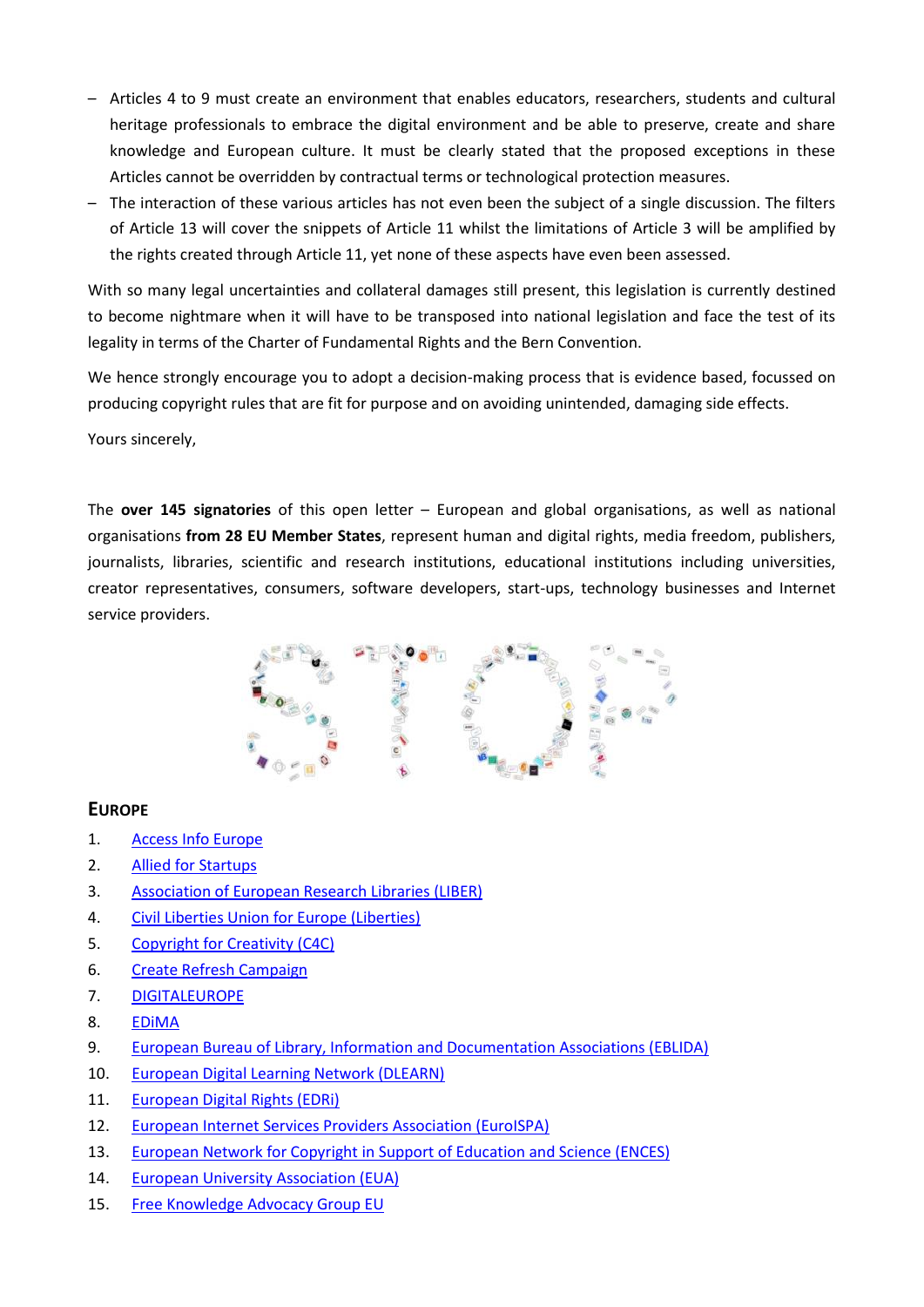- 16. [Lifelong Learning Platform](http://www.llllplatform.eu/)
- 17. [Public Libraries 2020 \(PL2020\)](http://www.publiclibraries2020.eu/)
- 18. [Science Europe](http://www.scienceeurope.org/)
- 19. [South East Europe Media Organisation \(SEEMO\)](https://www.seemo.org/)
- 20. [SPARC Europe](https://sparceurope.org/)

#### **AUSTRIA**

- 21. [Freischreiber Österreich](http://www.freischreiber.at/)
- 22. [Internet Service Providers Austria \(ISPA Austria\)](https://www.ispa.at/)

### **BELGIUM**

23. [Net Users' Rights Protection Association \(NURPA\)](https://nurpa.be/)

## **BULGARIA**

- 24. BESCO [Bulgarian Startup](https://besco.bg/) Association
- 25. [BlueLink Foundation](http://www.bluelink.net/)
- 26. [Bulgarian Association of Independent Artists and Animators \(BAICAA\)](http://www.baicaa.org/)
- 27. [Bulgarian Helsinki Committee](http://bghelsinki.org/bg/)
- 28. [Bulgarian Library and Information Association \(BLIA\)](http://www.lib.bg/)
- 29. Creative Commons Bulgaria
- 30. [DIBLA](http://www.dibla.com/)
- 31. [Digital Republic](http://digrep.bg/)
- 32. [Hamalogika](https://hamalogika.com/)
- 33. [Init Lab](https://initlab.org/)
- 34. [ISOC Bulgaria](https://www.isoc.bg/)
- 35. [LawsBG](http://www.lawsbg.com/)
- 36. [Obshtestvo.bg](http://www.obshtestvo.bg/)
- 37. [Open Project Foundation](http://openfest.org/)
- 38. [PHOTO Forum](http://photo-forum.net/)
- 39. Wikimedians of Bulgaria

#### **CROATIA**

40. [Code for Croatia](https://codeforcroatia.org/)

#### **CYPRUS**

41. [Startup Cyprus](http://startupcyprus.org/)

#### **CZECH REPUBLIC**

- 42. [Alliance pro otevrene vzdelavani \(Alliance for Open Education\)](http://www.otevrenevzdelavani.cz/)
- 43. [Confederation of Industry of the Czech Republic](https://www.spcr.cz/)
- 44. [Czech Fintech Association](http://czechfintech.cz/)
- 45. [Ecumenical Academy](https://ekumakad.cz/)
- 46. **[EDUin](http://www.eduin.cz/)**

#### **DENMARK**

47. [Danish Association of Independent Internet Media \(Prauda\)](http://www.prauda.dk/)

## **ESTONIA**

48. [Wikimedia Eesti](http://wikimedia.ee/)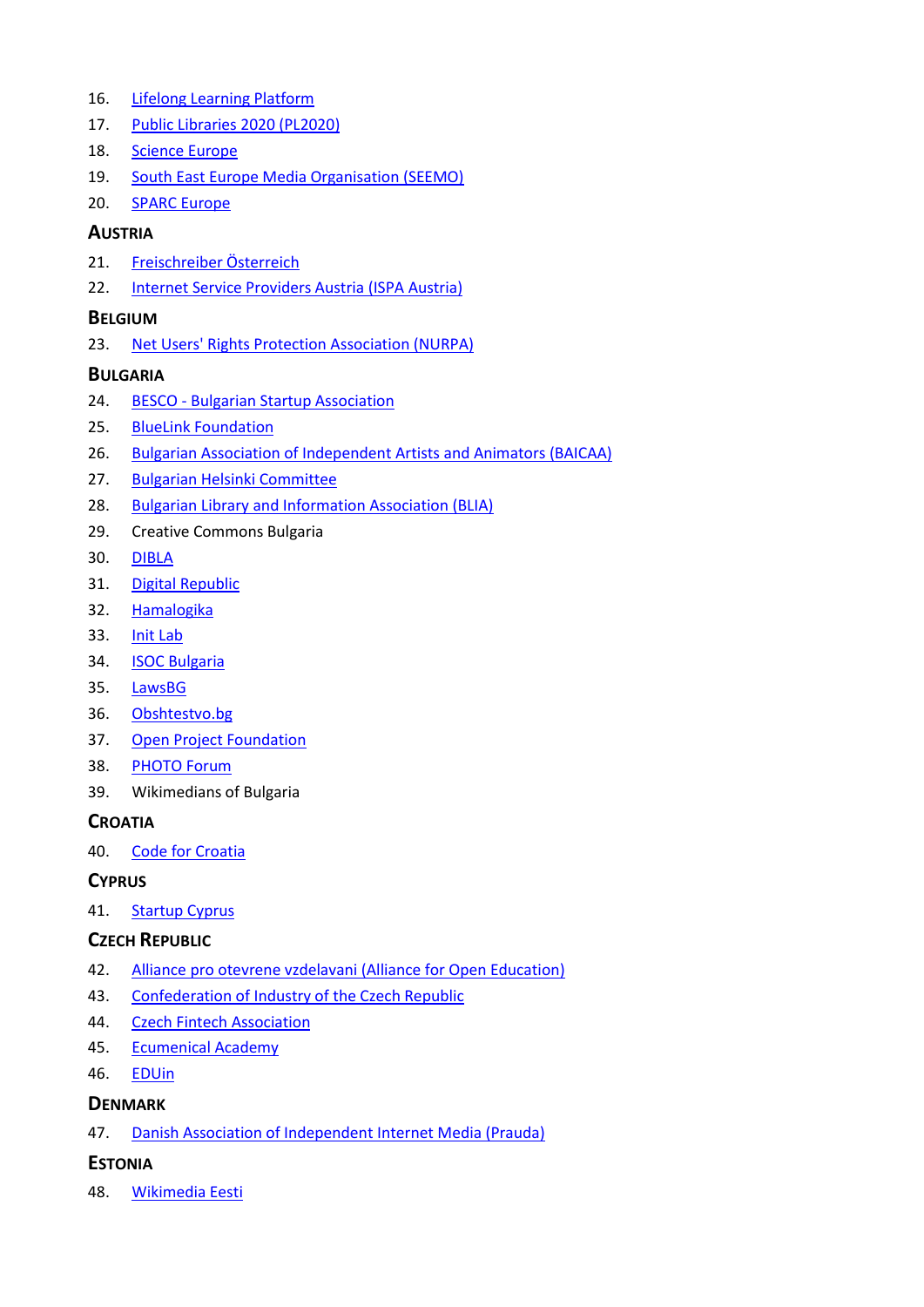## **FINLAND**

- 49. [Creative Commons Finland](http://creativecommons.fi/)
- 50. [Open Knowledge Finland](https://fi.okfn.org/)
- 51. [Wikimedia Suomi](https://fi.wikimedia.org/wiki/Etusivu)

## **FRANCE**

- 52. [Abilian](http://www.abilian.com/)
- 53. [Alliance Libre](http://alliance-libre.org/)
- 54. [April](https://april.org/)
- 55. [Aquinetic](https://pole-aquinetic.fr/)
- 56. [Conseil National du Logiciel Libre \(CNLL\)](http://www.cnll.fr/)
- 57. [France Digitale](http://www.francedigitale.org/)
- 58. [l'ASIC](http://www.lasic.fr/)
- 59. [Ploss Auvergne-Rhône-Alpes \(PLOSS-RA\)](http://www.ploss-ra.fr/)
- 60. [Renaissance Numérique](http://www.renaissancenumerique.org/)
- 61. [Syntec Numérique](https://syntec-numerique.fr/)
- 62. [Tech in France](http://www.techinfrance.fr/)
- 63. [Wikimédia France](https://www.wikimedia.fr/)

### **GERMANY**

- 64. [Arbeitsgemeinschaft der Medieneinrichtungen an Hochschulen e.V. \(AMH\)](https://amh-ev.de/)
- 65. [Bundesverband Deutsche Startups](https://www.deutschestartups.org/)
- 66. [Deutscher Bibliotheksverband e.V. \(dbv\)](http://www.bibliotheksverband.de/)
- 67. eco [Association of the Internet Industry](http://www.eco.de/)
- 68. [Factory Berlin](https://factoryberlin.com/)
- 69. [Initiative gegen ein Leistungsschutzrecht \(IGEL\)](http://leistungsschutzrecht.info/)
- 70. [Jade Hochschule Wilhelmshaven/Oldenburg/Elsfleth](http://www.jade-hs.de/)
- 71. [Karlsruhe Institute of Technology \(KIT\)](https://www.kit.edu/)
- 72. [Landesbibliothekszentrum Rheinland-Pfalz](https://lbz.rlp.de/)
- 73. [Silicon Allee](http://www.siliconallee.com/)
- 74. [Staatsbibliothek Bamberg](https://www.staatsbibliothek-bamberg.de/)
- 75. [Ubermetrics Technologies](https://www.ubermetrics-technologies.com/)
- 76. Universitäts- [und Landesbibliothek Sachsen-Anhalt \(Martin-Luther-University Halle-Wittenberg\)](http://bibliothek.uni-halle.de/)
- 77. [University Library of Kaiserslautern \(Technische Universität Kaiserslautern\)](https://www.ub.uni-kl.de/)
- 78. [Verein Deutscher Bibliothekarinnen und Bibliothekare e.V. \(VDB\)](http://www.vdb-online.org/)
- 79. ZB MED [Information Centre for Life Sciences](https://www.zbmed.de/)

#### **GREECE**

80. [Greek Free Open Source Software Society \(GFOSS\)](https://gfoss.eu/)

#### **HUNGARY**

- 81. [Hungarian Civil Liberties Union](https://tasz.hu/)
- 82. **[ICT Association of Hungary](http://ivsz.hu/)  IVSZ**
- 83. [K-Monitor](http://k-monitor.hu/)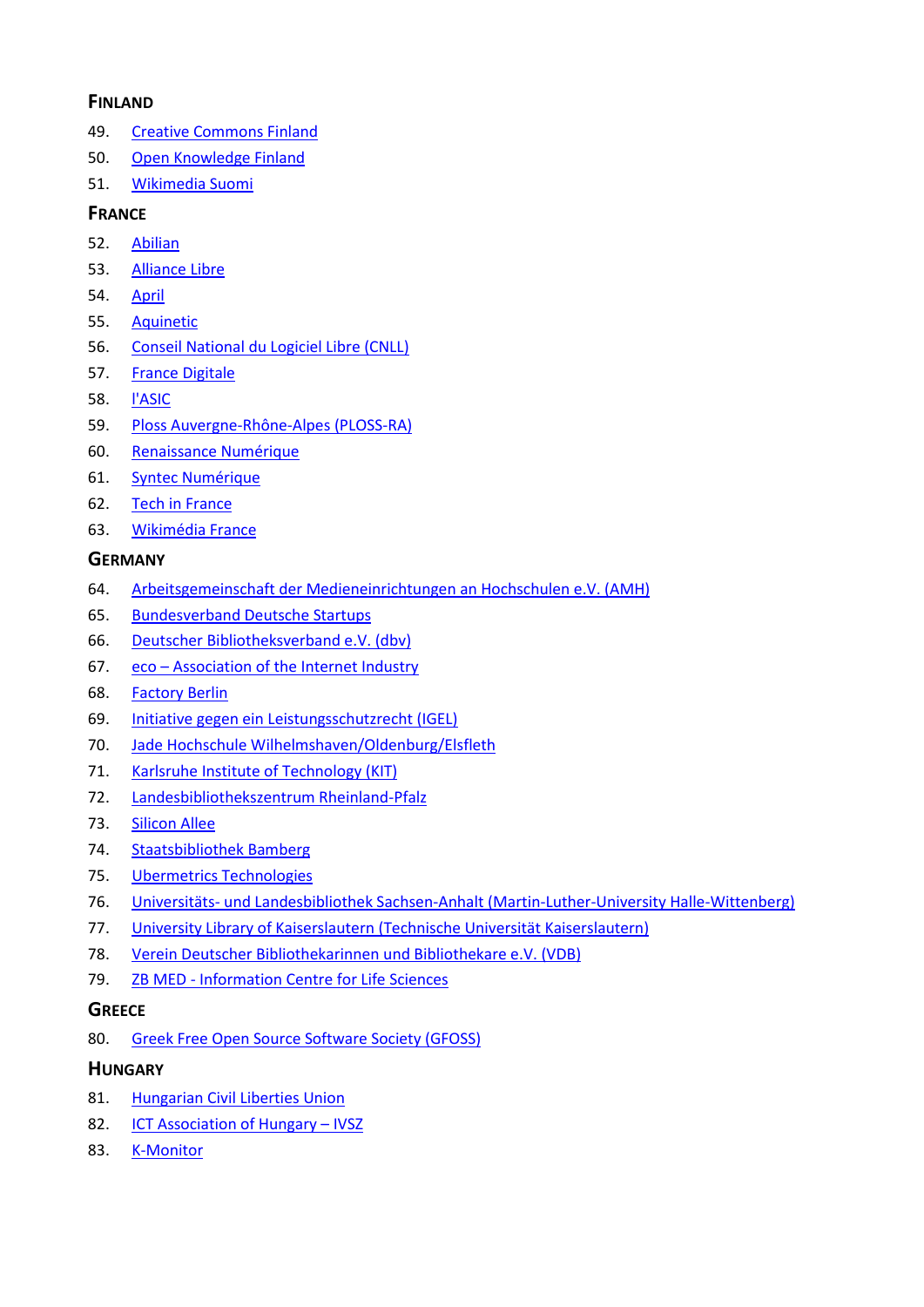#### **IRELAND**

84. [Technology Ireland](http://www.technology-ireland.ie/)

## **ITALY**

- 85. [Hermes Center for Transparency and Digital Human Rights](https://www.hermescenter.org/)
- 86. [Istituto Italiano per la Privacy e la Valorizzazione dei Dati](https://www.istitutoitalianoprivacy.it/)
- 87. [Italian Coalition for Civil Liberties and Rights \(CILD\)](https://cild.eu/)
- 88. [National Online Printing Association \(ANSO\)](http://www.anso.it/)

### **LATVIA**

- 89. [Startin.LV \(Latvian Startup Association\)](http://startin.lv/)
- 90. [Wikimedians of Latvia User Group](https://meta.wikimedia.org/wiki/Wikimedians_of_Latvia_User_Group)

## **LITHUANIA**

91. [Aresi Labs](http://www.aresilabs.com/)

## **LUXEMBOURG**

92. [Frënn vun der Ënn](https://enn.lu/)

# **MALTA**

93. [Commonwealth Centre for Connected Learning](http://connectedlearning.edu.mt/)

## **NETHERLANDS**

- 94. [Dutch Association of Public Libraries \(VOB\)](http://www.debibliotheken.nl/)
- 95. [Kennisland](https://www.kl.nl/)

## **POLAND**

- 96. [Centrum Cyfrowe](https://centrumcyfrowe.pl/)
- 97. [Coalition for Open Education \(KOED\)](http://koed.org.pl/)
- 98. [Creative Commons Polska](https://creativecommons.pl/)
- 99. [Elektroniczna BIBlioteka \(EBIB Association\)](http://www.ebib.pl/)
- 100. [ePaństwo Foundation](https://epf.org.pl/)
- 101. Fundacja Szkoła z Klasą [\(School with Class Foundation\)](http://www.szkolazklasa.org.pl/)
- 102. [Modern Poland Foundation](https://nowoczesnapolska.org.pl/)
- 103. [Ośrodek Edukacji Informatycznej i Zastosowań Komputerów w Warszawie \(OEIiZK\)](http://www.oeiizk.waw.pl/)
- 104. [Panoptykon Foundation](https://panoptykon.org/)
- 105. [Startup Poland](http://startuppoland.org/)
- 106. [ZIPSEE](http://zipsee.pl/)

## **PORTUGAL**

- 107. Associação D3 Defesa dos Direitos Digitais ( $D^3$ )
- 108. [Associação Ensino Livre](https://ensinolivre.pt/)
- 109. [Associação Nacional para o Software Livre \(ANSOL\)](https://ansol.org/)
- 110. [Associação para a Promoção e Desenvolvimento da Sociedade da Informação \(APDSI\)](http://apdsi.pt/)

#### **ROMANIA**

- 111. [ActiveWatch](http://www.activewatch.ro/en/home/)
- 112. [APADOR-CH \(Romanian Helsinki Committee\)](http://www.apador.org/)
- 113. [Association for Technology and Internet \(ApTI\)](https://www.apti.ro/)